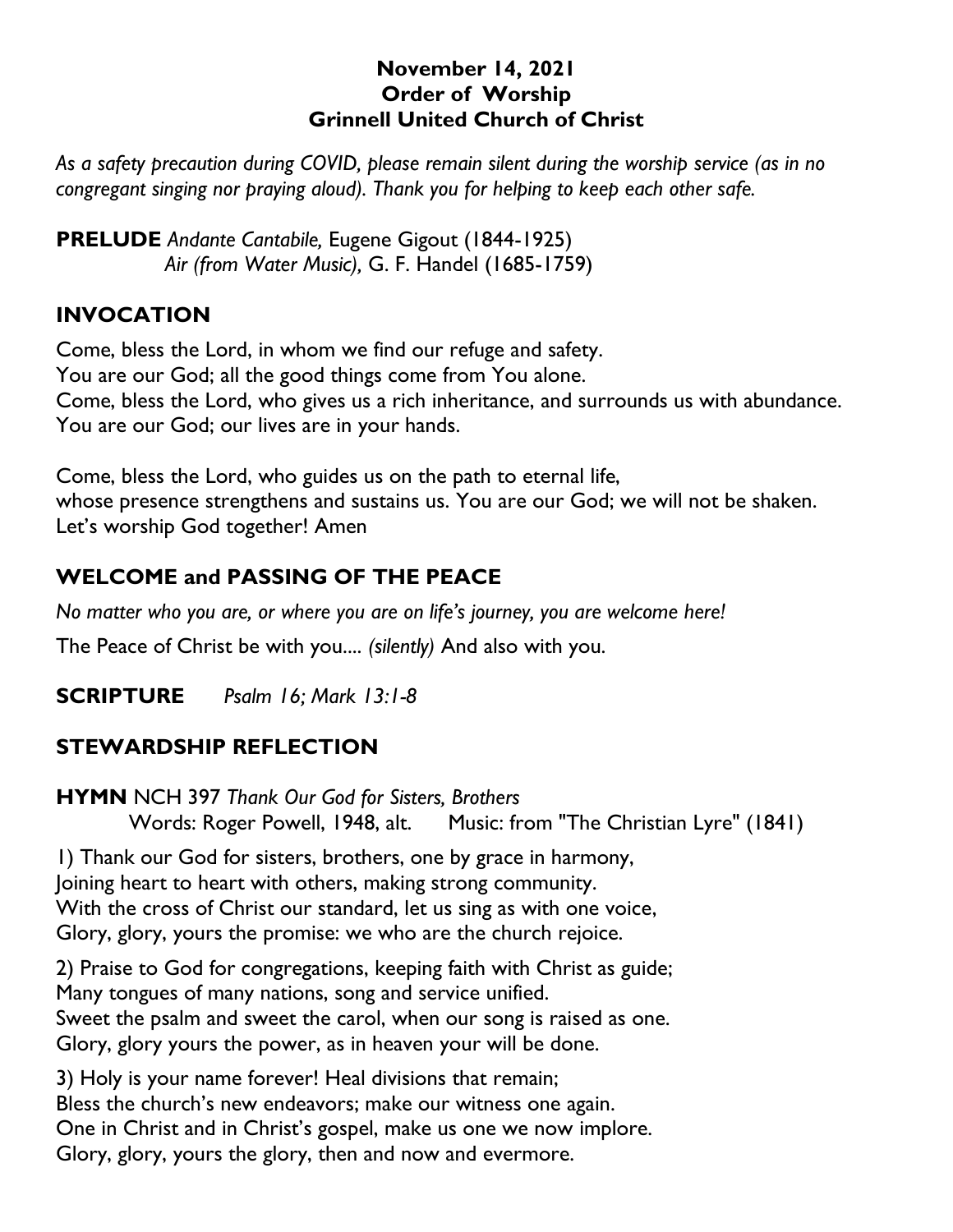# **SILENT REFLECTION**

# **SHARING OF JOYS AND CONCERNS**

*We pray for health and strength for George Drake, Betty Anne Francis, Gene McCaw, Verlene Mitchell, Emily Pfitsch, and Gayle Strickler.*

*We pray for comfort and peace for Gayle Strickler, family and friends. Lois died September 29th . A memorial service for Lois will take place here at Grinnell UCC, Saturday, December 4, 10:30am.*

*Flowers on the chancel are from Dottie Blazek, in loving memory of Homer F. Perry.*

# **PASTORAL PRAYER**

Loving God, You are our Creator and Sustainer. When You open Your hand, You satisfy the hunger and thirst of every living thing. And so we look to You whenever we are in need, trusting in Your love and Your abundant goodness.

As You once fed the hungry crowds with five loaves and two small fish, we ask that You would again fill those who are empty this day. Pour out Your Spirit on all who hunger and thirst.

We pray for those who are physically hungry—whose stomachs are empty. We think especially of people who are facing critical food shortages; who are suffering the effects of malnutrition and starvation; and watching helplessly as loved ones die.

Lord, in Your mercy, open Your hand. Pour out Your Spirit, so that they may be filled.

We pray for those who are empty emotionally who are lonely and long for companionship and love, who are caught in the grip of depression, or overwhelmed with grief. Lord, in Your mercy, open Your hand. Pour out Your Spirit, so that they may be filled.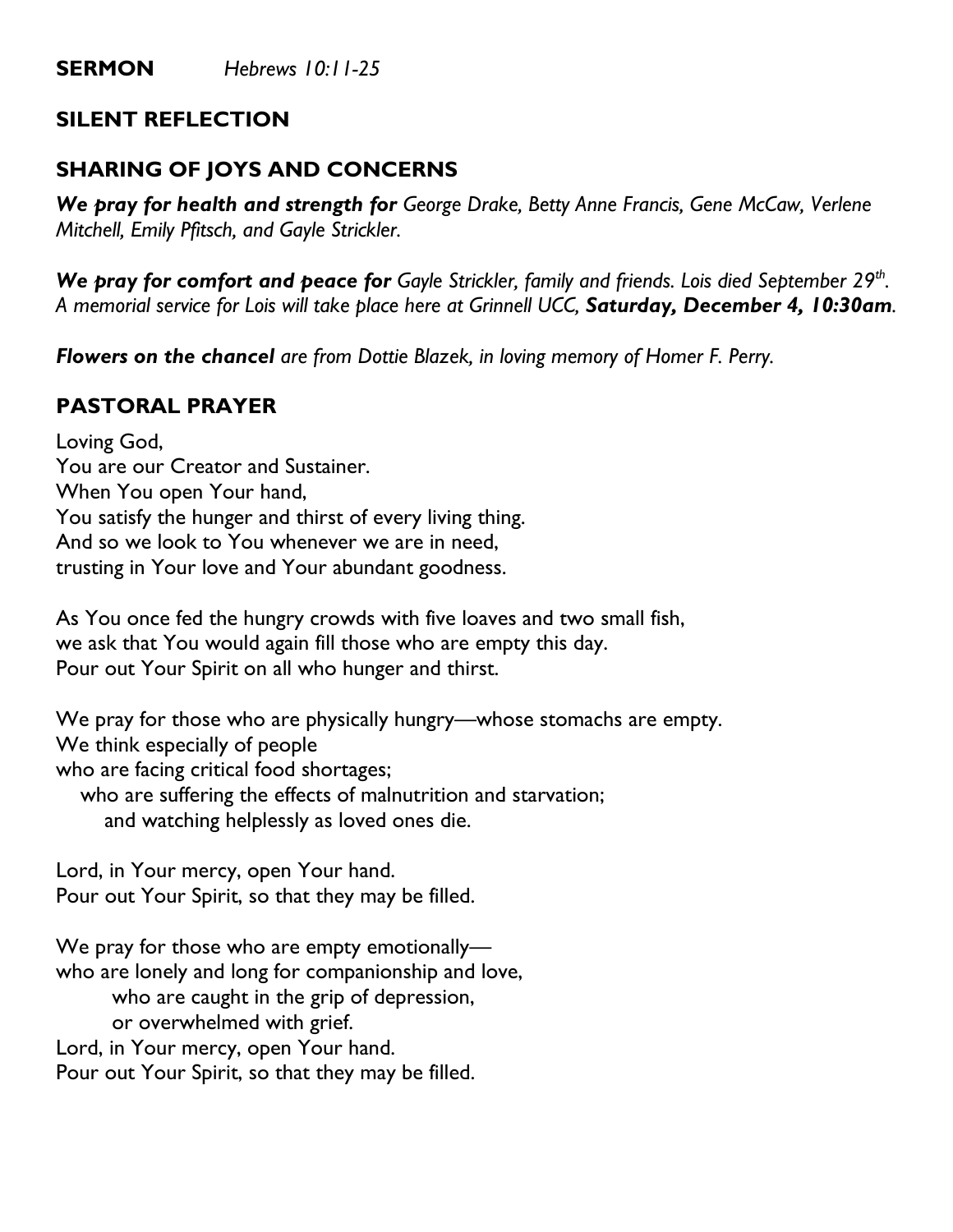We pray for those who are spiritually empty who are troubled, but don't know where to turn; who long for purpose and meaning, but don't know where to look; who need You, but do not yet know You.

Lord, in Your mercy, open Your hand. Pour out Your Spirit, so that they may be filled.

God, we praise You for Your abundant gifts in our lives. Pour out Your Spirit on us as well. Fill us with Your compassion and love, so that we would willingly share some of our abundance with those who have need.

Lord, in Your mercy, open Your hand. Pour out Your Spirit, so that we may be filled.

We pray in the name of Jesus Christ, who came so that all of humanity might come to know the abundant life that comes from You. Amen.

### **LORD'S PRAYER** *(Inclusive Version) (Please pray silently)*

Blessed One, our Father and our Mother Holy is your name. May your love be enacted in the world. May your will be done On earth as in heaven. Give us today our daily bread And forgive us our sins as we forgive those who sin against us. Save us in the time of trial and deliver us from evil. For all that we do in your love, and all that your love brings to birth, and the fullness of love that will be are yours, now and forever. Amen.

## **GRATITUDE FOR OFFERING / DOXOLOGY**

Praise God from whom all blessings flow, Praise God all creatures here below Praise God above ye heavenly hosts, Creator, Christ, and Holy Ghost